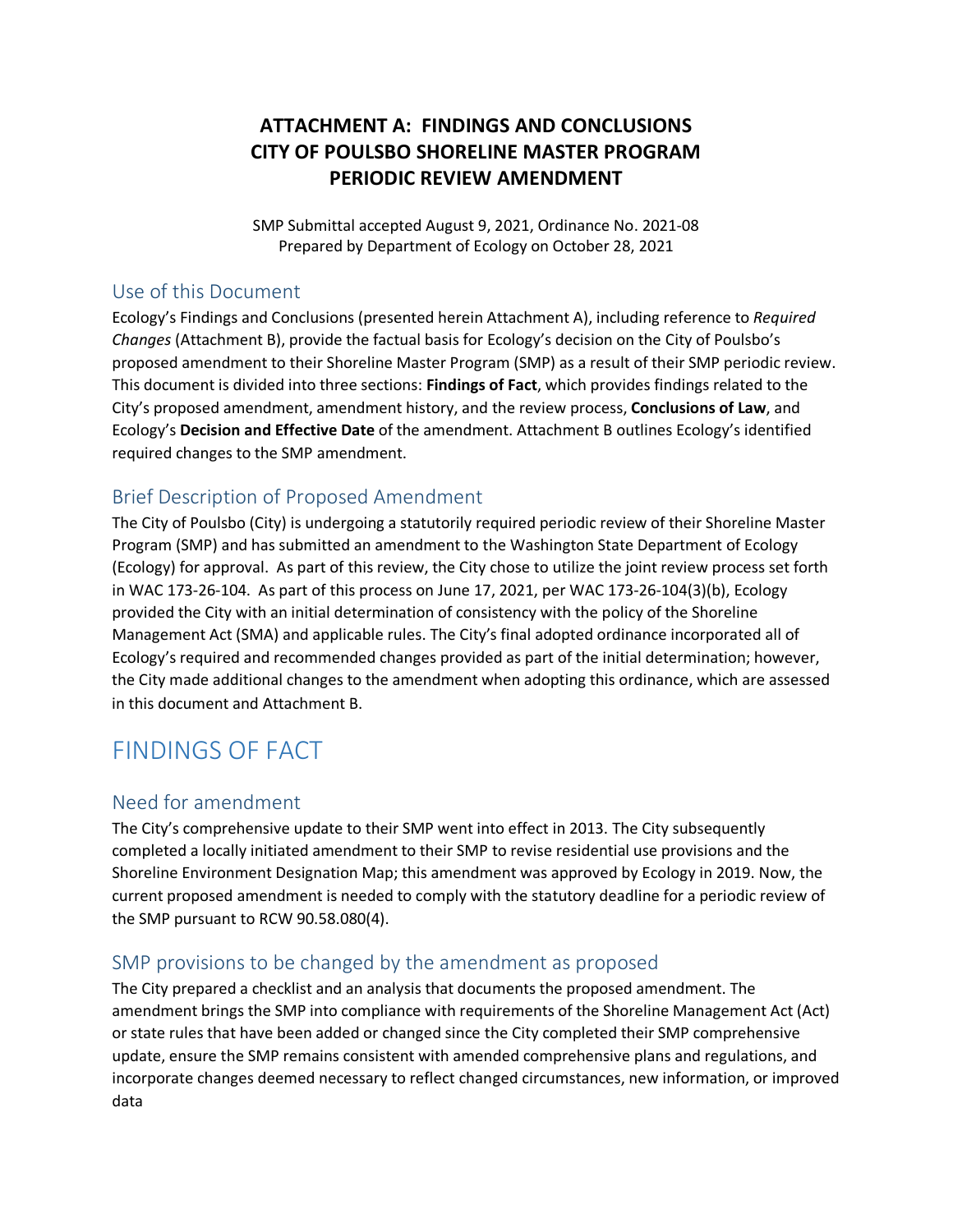The City's SMP consists of goals and policies located in Chapter 5 of the Comprehensive Plan and regulations codified in Chapter 16.08 and 16.09 of the Poulsbo Municipal Code (PMC). The Official Shoreline Designation Map is shown in Figure NE-6 in Chapter 5 of the Comprehensive Plan. Relevant portions of the City's critical areas ordinance are incorporated into the SMP by reference. The SMP regulates shoreline uses and development along Liberty Bay and the Dogfish Creek estuary.

In addition to changes identified on the periodic review checklist, the City made the following changes:

## *Chapter 16.08 PMC*

- Definitions are updated to remove unnecessary definitions, add new definitions, and revise some existing definitions. [16.08.040]
- The 2017 CAO is incorporated by reference, replacing the 2007 CAO incorporation. [16.08.060]
- Revisions to the shoreline use table to allow Aquaculture in the Aquatic environment as a conditional use and to allow single-family residences in the Shoreline Residential-1 environment in certain circumstances [16.08.170]. New aquaculture regulations are added in 16.08.320.
- Revisions to the shoreline modifications table to add breakwater, jetties, and groins as a conditional use. [16.08.400]
- Additional requirements for new and enlarged shoreline stabilization are added. [16.08.420]
- Provisions for nonconforming uses and structures are revised to allow some limited expansion of legally-existing nonconforming single family residences in the Shoreline Residential-1 environment. [16.08.480]

#### *Shoreline Map*

- A section of Shoreline-Residential-1 in the Dogfish Creek estuary that is part of the City-owned Fish Park is now designated as Natural.
- A section of shoreline north of Bay Street that is the City-owned West Poulsbo Waterfront Park and is Shoreline Residential-1 for the first 100 feet of shorelands and Shoreline Residential-2 for the second 100 feet of shorelands is re-designated as Natural for the first 100 feet and Urban Conservancy for the second 100 feet.

## *Chapter 5 of the Comprehensive Plan*

• Management policies for the Shoreline Residential-1 environment are revised to allow limited single-family residential development.

# Amendment History, Review Process

The City prepared a public participation program in accordance with WAC 173-26-090(3)(a) to inform, involve and encourage participation of interested persons and private entities, tribes, and applicable agencies having interests and responsibilities relating to shorelines. An important element of the public participation plan is the City's SMP Periodic Review project [website](https://cityofpoulsbo.com/planning-economic-development/shorelineupdate/)<sup>[1](#page-1-0)</sup>. The Planning Commission held remote meetings addressing this topic, beginning March 2, 2021 and continuing through April 27, 2021.

The City used Ecology's checklist of legislative and rule amendments to review amendments to Chapter 90.58 RCW and department guidelines that have occurred since the master program was last amended,

<span id="page-1-0"></span> <sup>1</sup> <https://cityofpoulsbo.com/planning-economic-development/shorelineupdate/>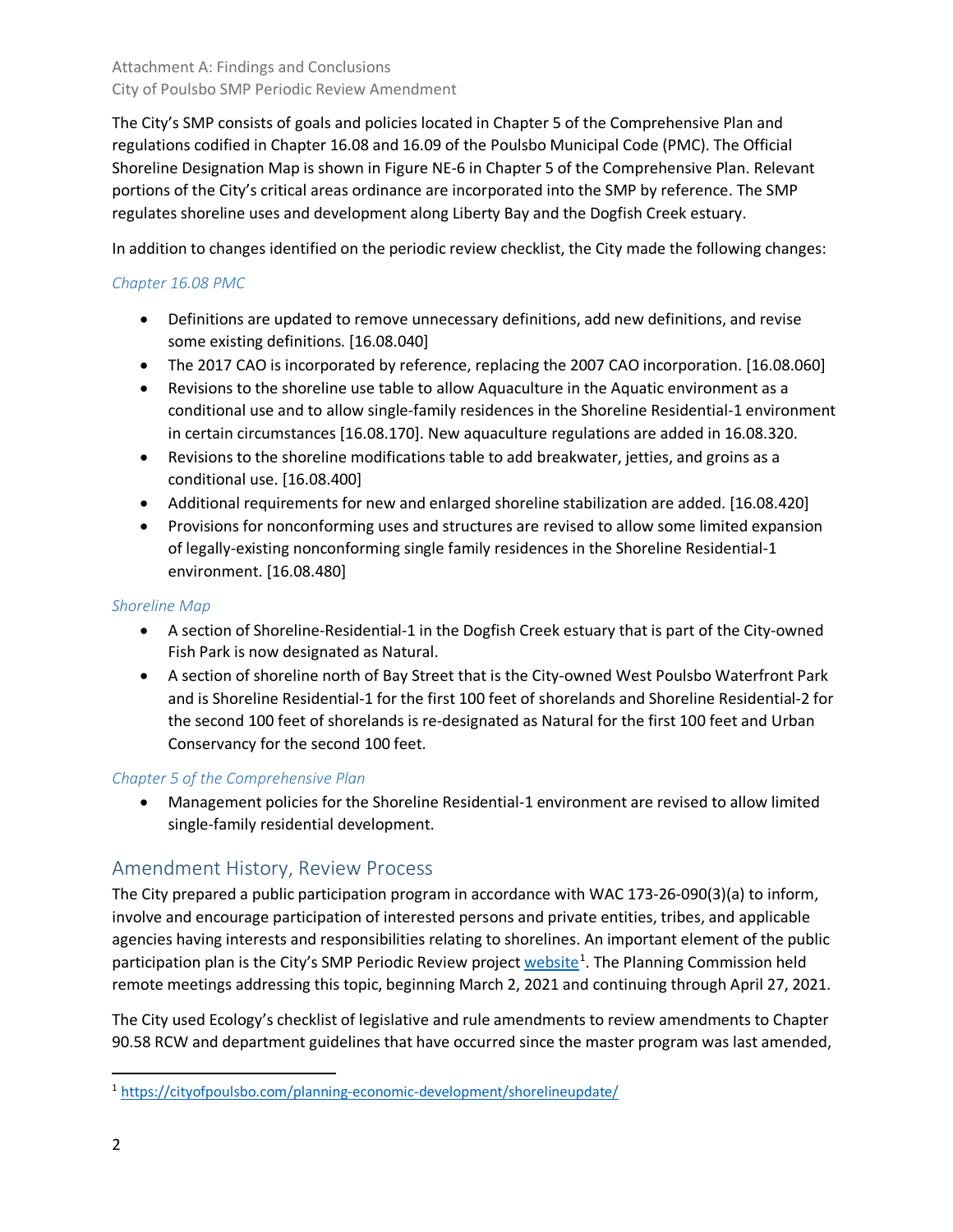and determine if local SMP amendments were needed to maintain compliance in accordance with WAC 173-26-090(3)(b)(i). The City also reviewed changes to the comprehensive plan and development regulations to determine if the shoreline master program policies and regulations remain consistent with them in accordance with WAC 173-26-090(3)(b)(ii). The City considered whether to incorporate any amendments needed to reflect changed circumstances, new information or improved data in accordance with WAC 173-26-090(3)(b)(iii). The City consulted with Ecology and solicited comments throughout the review process, including opportunities to comment on draft materials in January 2020.

#### *Joint local/state comment period under WAC 173-26-104*

The City and Ecology held a joint local/state comment period on the proposed amendments following procedures outlined in WAC 173-26-104. The comment period began on March 17, 2021 and continued through April 17, 2021. A virtual public hearing before the Planning Commission was held on April 27, 2021.

The City provided notice to local parties, including a statement that the hearings were intended to address the periodic review in accordance with WAC 173-26-090(3)(c)(ii). Ecology distributed notice of the joint comment period to state interested parties and to affected tribes on March 15, 2021.

We received three (3) written comment letters on the proposed amendments. Comments were provided by the Washington Department of Fish and Wildlife (WDFW), the Suquamish Tribe, and a member of the public. The City prepared a "City Response to Public Comments" memo, which identified 13 individual comment topics from the comment letters. WDFW requested revisions to definitions, clarification to a section on federal and state permitting, consideration of WDFW's "site potential tree height" tool for determining stream buffers, addition of a requirement that buoys use helical or embedded anchors, addition of site plan requirements for projects waterward of OHWM, and included a comment recommending against lateral expansions of nonconforming structures. The Suquamish Tribe requested revisions to the definition for "shoreline buffer;" that the exceptions in WAC 173-27-044 be listed in the SMP; and correction of a code reference. The Tribe also expressed concern over changes to shoreline armoring regulations. The comment letter from the member of the public expressed frustration with the strict regulations in the SMP.

In response to the WDFW comments, the City revised the definition of soft shoreline armoring, added clarification that projects near the OHWM may require federal and state permits, revised buoy requirements, and revised application site plan requirements. The City did not incorporate WDFW comments recommending revision of the definition of "no net loss" because the existing definition is already consistent with SMP Guidelines. The City also did not incorporate WDFW recommendations to use "site potential tree height" in determining buffers because the City concluded that would be more significant than the scope of this amendment, but the City intends to consider this for potential future amendments. WDFW also expressed concerns about the addition of an allowance for legally existing residential uses in Shoreline Residential-1 to expand laterally. Ecology agrees that lateral expansions of development within shoreline buffers can impact ecological functions. Expansions will only be allowed up to a total of 2,500 square feet, including existing footprint. Most existing homes within Shoreline Residential-1 already exceed 2,500 square feet of development area and so are not eligible for this allowance. Those that do not are on narrower parcels with little to no remaining space to expand laterally. This allowance is therefore unlikely to result in a significant amount of lateral expansion and will mostly be used to expand on the landward side of houses.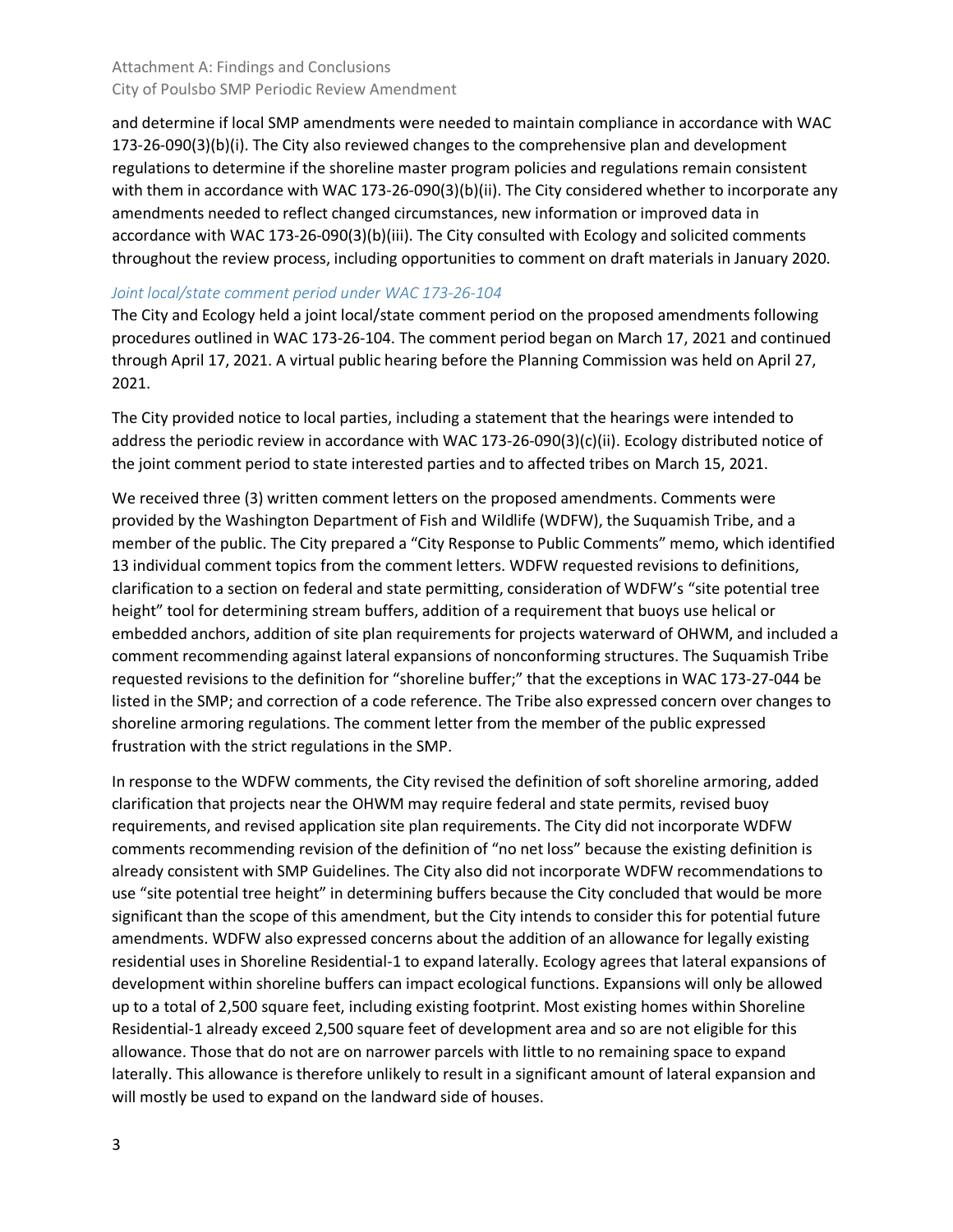The City also made several changes to the amendment in response to comments from the Suquamish Tribe. These were to revise the definition of "shoreline buffer;" add a list of the projects from WAC 173- 27-044; keep language requiring that shoreline armoring only be used for erosion caused by waves, tides, or currents; and corrected an incorrect code reference.

*Finding. Ecology has reviewed the comments received along with the City's responses. Ecology finds the City's responses are generally consistent with statutory and rule obligations required of SMP amendments. Ecology finds that the City considered comments and incorporated additional amendments to address issues raised during the comment period.* 

#### *Initial Determination of Consistency*

As part of this review, the City chose to utilize the joint review process set forth in WAC 173-26-104. After the joint local/state comment period and hearing, and consideration of the comments received, the City submitted the proposed amendment to Ecology for initial review. Ecology is required under WAC 173-26-104(3)(b) to provide the City with an initial determination of consistency with the policy of the Shoreline Management Act (SMA) and applicable rules.

Ecology received the City's submittal for an initial determination of consistency on April 29, 2021. We provided the City a formal written statement documenting our initial determination of consistency.

Ecology considered the record, including comments received and the City's responses to these comments, and concluded that portions of the proposal were not consistent with applicable laws and rules. On June 17, 2021, we provided a written statement describing the specific areas of concern and changes necessary. Ecology identified eight (8) required changes to address issues with the proposed definition for "shoreline buffer," the proposed incorporation of the 2017 CAO, the proposed changes to the Shoreline Residential-1 uses and development regulations, and proposed changes to the Dogfish Creek Estuary buffer. Ecology also identified one (1) recommended change to improve clarity of the proposed amendments. After review by Ecology of the complete initial record submitted and all comments received, Ecology determined that the City's proposed amendments, subject to and including Ecology's required changes, are consistent with the policy and standards of RCW 90.58.020 and RCW 90.58.090 and the applicable SMP guidelines (WAC 173-26-171 through 251 and .020 definitions). We concluded that if the issues identified within our required and recommended changes were resolved prior to local adoption, we anticipated being able to approve this SMP Periodic Review amendment upon formal submittal per WAC 173-26-110.

The City considered the changes identified in Ecology's initial determination and accepted all required and recommended changes prior to local adoption.

The City also made additional revisions to the amendment after Ecology issued the initial determination. These revisions included removing the definition of "average grade level," and revising the definitions of "height" and "normal residential appurtenance."

#### *Final Submittal*

With passage of Ordinance #2021-08, on August 4, 2021, the City authorized staff to forward the proposed amendments to Ecology for formal approval. The City submitted the amendments and Ecology verified the submittal as complete on August 9, 2021.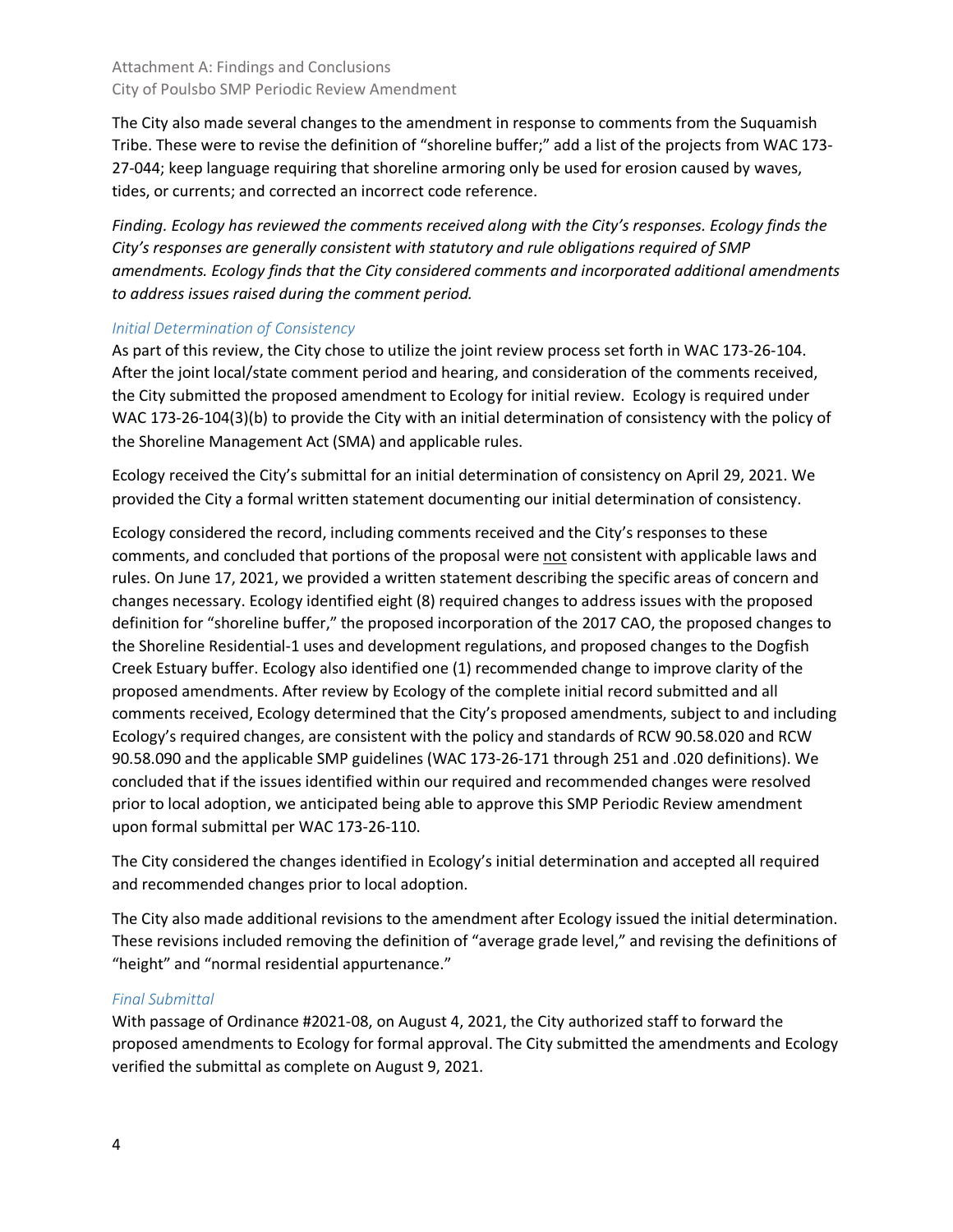At the conclusion of our formal review, Ecology's Director must decide to approve the amended program as submitted, approve it with required changes and/or recommended changes, or deny approval.

#### Consistency Review

#### *Consistency with Chapter 90.58 RCW*

The proposed amendment has been reviewed for consistency with the policy of RCW 90.58.020 and the approval criteria of RCW 90.58.090(3), (4) and (5). The City has also provided evidence of its compliance with SMA procedural requirements for amending their SMP contained in RCW 90.58.090(1) and (2).

#### *Consistency with applicable guidelines (Chapter 173-26 WAC, Part III)*

The proposed amendment has been reviewed for compliance with the requirements of the applicable Shoreline Master Program Guidelines (WAC 173-26-171 through 251 and 173-26-020 definitions). This includes review for compliance with the SMP amendment criteria found in WAC 173-26-201(1)(c) along with review of the SMP Periodic Review Checklist completed by the City.

#### *Consistency with SEPA Requirements*

The City submitted evidence of SEPA compliance in the form of a SEPA checklist and issued a Determination of Non-Significance (DNS) for the proposed SMP amendments on May 23, 2019. Ecology did not comment on the DNS.

#### *Other Studies or Analyses supporting the SMP amendment*

Ecology also reviewed supporting documents prepared for the City in support of the SMP amendment. These documents include a public participation plan, a periodic review checklist, and an addendum to the Cumulative Impacts Analysis prepared by Grette Associates on March 15, 2021.

## Summary of Issues Identified by Ecology as Relevant to Its Decision

Ecology is required to review all SMPs to ensure consistency with the Shoreline Management Act (SMA) and implementing rules including WAC 173-26, State Master Program Approval/Amendment Procedures and Master Program Guidelines. WAC 173-26-186(11) specifies that Ecology "shall insure that the state's interest in shorelines is protected, including compliance with the policy and provisions of RCW 90.58.020."

Based on review of the proposed amendments to the SMP for consistency with applicable SMP Guidelines requirements and the Shoreline Management Act, and consideration of supporting materials in the record submitted by the City, Ecology has identified issues relevant to its decision, which are outlined below and in Attachment B:

#### *Definitions*

Not every WAC definition is required to be in the SMP, but definitions that are in the SMP must be consistent with WAC 173-27. See WAC 173-26-191(2)(a)(iii)(C): "Local governments may include administrative, enforcement, and permit review procedures in the master program or the procedures may be defined by a local government ordinance separate from the master program. In either case, these procedures shall conform to the Shoreline Management Act, specifically RCW [90.58.140,](https://gcc02.safelinks.protection.outlook.com/?url=http%3A%2F%2Fapp.leg.wa.gov%2FRCW%2Fdefault.aspx%3Fcite%3D90.58.140&data=04%7C01%7CMARI461%40ECY.WA.GOV%7Cfda09ea3fe7d44de454608d97d3e7528%7C11d0e217264e400a8ba057dcc127d72d%7C0%7C0%7C637678529484081964%7CUnknown%7CTWFpbGZsb3d8eyJWIjoiMC4wLjAwMDAiLCJQIjoiV2luMzIiLCJBTiI6Ik1haWwiLCJXVCI6Mn0%3D%7C1000&sdata=MGFSNatOdzEGU8Zo1MbYbb5Rnv0qsIUrqt%2FXrMQDcdA%3D&reserved=0) [90.58.143,](https://gcc02.safelinks.protection.outlook.com/?url=http%3A%2F%2Fapp.leg.wa.gov%2FRCW%2Fdefault.aspx%3Fcite%3D90.58.143&data=04%7C01%7CMARI461%40ECY.WA.GOV%7Cfda09ea3fe7d44de454608d97d3e7528%7C11d0e217264e400a8ba057dcc127d72d%7C0%7C0%7C637678529484091915%7CUnknown%7CTWFpbGZsb3d8eyJWIjoiMC4wLjAwMDAiLCJQIjoiV2luMzIiLCJBTiI6Ik1haWwiLCJXVCI6Mn0%3D%7C1000&sdata=TTMzOtObU31VkwWYku1EE%2F2Ie5QDGNPksgqB7uyWdxc%3D&reserved=0) [90.58.210](https://gcc02.safelinks.protection.outlook.com/?url=http%3A%2F%2Fapp.leg.wa.gov%2FRCW%2Fdefault.aspx%3Fcite%3D90.58.210&data=04%7C01%7CMARI461%40ECY.WA.GOV%7Cfda09ea3fe7d44de454608d97d3e7528%7C11d0e217264e400a8ba057dcc127d72d%7C0%7C0%7C637678529484101881%7CUnknown%7CTWFpbGZsb3d8eyJWIjoiMC4wLjAwMDAiLCJQIjoiV2luMzIiLCJBTiI6Ik1haWwiLCJXVCI6Mn0%3D%7C1000&sdata=w%2FV5hebMZKYVDhSfBchRdF%2FfstFMco90xDIWARyT7wk%3D&reserved=0) and [90.58.220](https://gcc02.safelinks.protection.outlook.com/?url=http%3A%2F%2Fapp.leg.wa.gov%2FRCW%2Fdefault.aspx%3Fcite%3D90.58.220&data=04%7C01%7CMARI461%40ECY.WA.GOV%7Cfda09ea3fe7d44de454608d97d3e7528%7C11d0e217264e400a8ba057dcc127d72d%7C0%7C0%7C637678529484111833%7CUnknown%7CTWFpbGZsb3d8eyJWIjoiMC4wLjAwMDAiLCJQIjoiV2luMzIiLCJBTiI6Ik1haWwiLCJXVCI6Mn0%3D%7C1000&sdata=8fu9sU3niWwzwKMaa2K4F%2Fb3xpzctx7llx0q2fQIJkI%3D&reserved=0) and to chapter [173-27](https://gcc02.safelinks.protection.outlook.com/?url=https%3A%2F%2Fapps.leg.wa.gov%2Fwac%2Fdefault.aspx%3Fcite%3D173-27&data=04%7C01%7CMARI461%40ECY.WA.GOV%7Cfda09ea3fe7d44de454608d97d3e7528%7C11d0e217264e400a8ba057dcc127d72d%7C0%7C0%7C637678529484111833%7CUnknown%7CTWFpbGZsb3d8eyJWIjoiMC4wLjAwMDAiLCJQIjoiV2luMzIiLCJBTiI6Ik1haWwiLCJXVCI6Mn0%3D%7C1000&sdata=FmSBjyaWc7b1PfO7Ni6KuLX%2FM4%2FKroYnf44MlLVIIAA%3D&reserved=0) WAC." Ecology cannot approve a definition in the SMP that is inconsistent with WAC 173-27.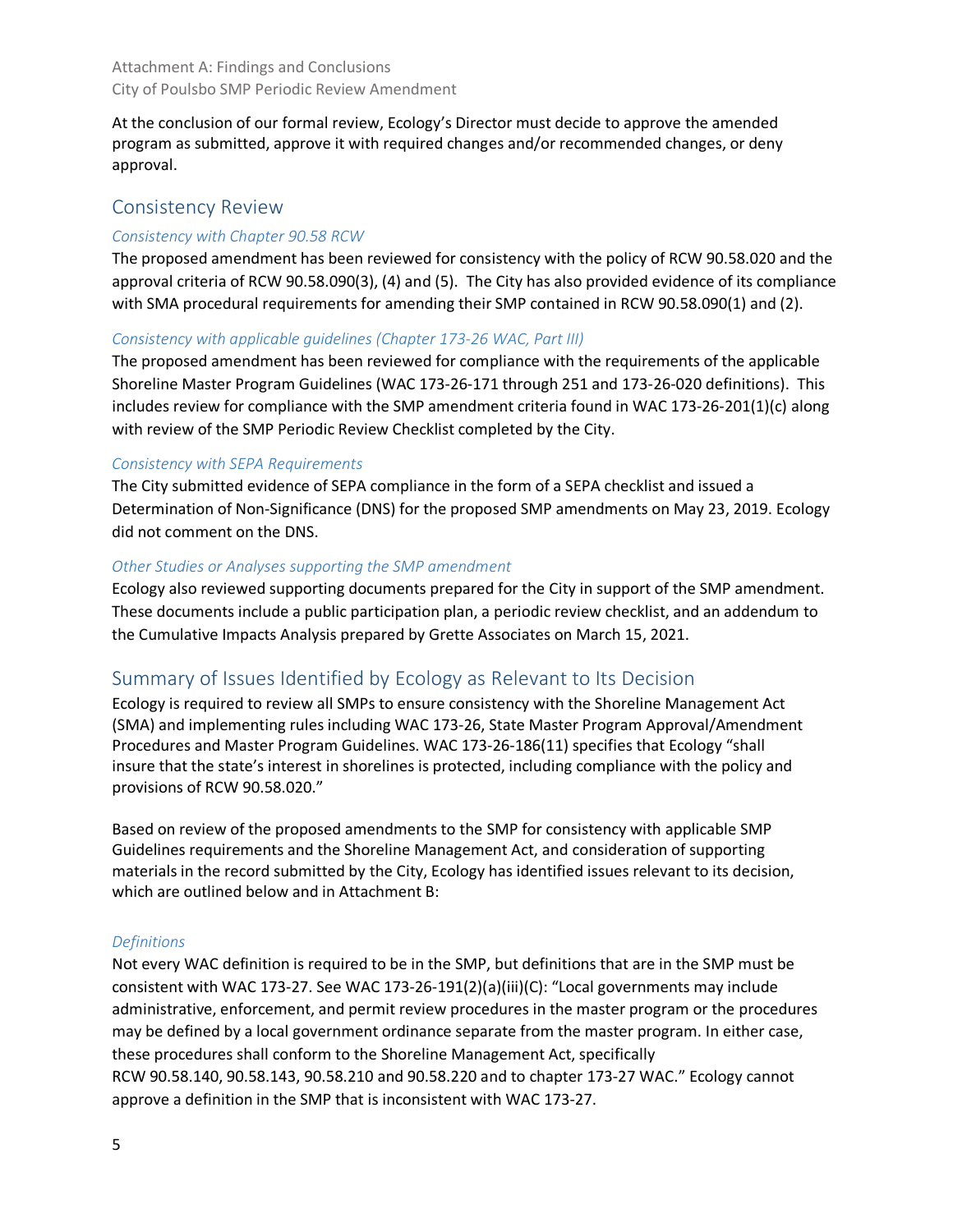The City's SMP does not include a definition for "average grade level". According to WAC 173-27-030(3) "average grade level" is based upon the existing grade level as measured directly under the proposed building or structure. The height definition in WAC 173-27-030(9), relies on average existing grade level, as defined under "average grade level" per WAC 173-27-030(3), to determine height. Therefore, Ecology finds that the City's code must include this definition to ensure proper implementation of the height restrictions and related provisions of this SMP.

*Finding. Ecology has identified a change necessary for consistency with WAC 173-27-030 [Attachment B, Item Req-1].*

The City proposes to use their zoning code definition for height instead of having a separate definition in the SMP. The zoning code calculates height using finished grade level, not existing grade level. Ecology finds that referring to the zoning code for the height definition is inconsistent with WAC 173-27-030(3) and (9).

# *Finding. Ecology has identified a change necessary for consistency with WAC 173-27-030 [Attachment B, Item Req-2].*

WAC 173-27-040(2)(g) provides an exclusive list of structures that may be considered normal residential appurtenances for the purposes of qualifying for an exemption from a shoreline substantial development permit. "Local circumstances may dictate additional interpretations of normal appurtenances which shall be set forth and regulated within the applicable master program." [WAC 173-  $27-040(2)(g)$ , emphasis added]. Ecology finds that the City may identify additional appurtenances through the amendment process, which would need to include supporting analysis demonstrating how changes to this definition satisfy state requirements. Ecology finds that the City's addition of the phrase "or as otherwise determine by the Planning Director" would allow an open-ended opportunity for the Planning Director to consider additional or revised appurtenances outside of the SMP amendment process and without Ecology's review.

*Finding. Ecology has identified a change necessary for consistency with WAC 173-27-040(2)(g) [Attachment B, Item Req-3].*

# CONCLUSIONS OF LAW

After review of the complete record submitted and all comments received, Ecology concludes that the City's proposed amendment with incorporation of Ecology's required changes as shown in Attachment B, can be considered consistent with the policy and standards of RCW 90.58.020 and RCW 90.58.090 and the applicable SMP guidelines (WAC 173-26-171 through 251 and .020 definitions).

Ecology concludes that the proposed amendment with acceptance of Ecology's required changes satisfies the criteria for approval of amendments found in WAC 173-26-201(1)(c). This includes the conclusion that approval of the SMP amendment will not foster uncoordinated and piecemeal development of the state's shorelines (WAC 173-26-201(1)(c)(i) and will assure no net loss of shoreline ecological functions will result from implementation of the amended master program (WAC 173-26- 201(1)(c)(iv) and WAC 173-26-186(8)).

Ecology concludes that those SMP segments relating to shorelines of statewide significance continue to provide for the optimum implementation of Shoreline Management Act policy (RCW 90.58.090(5).